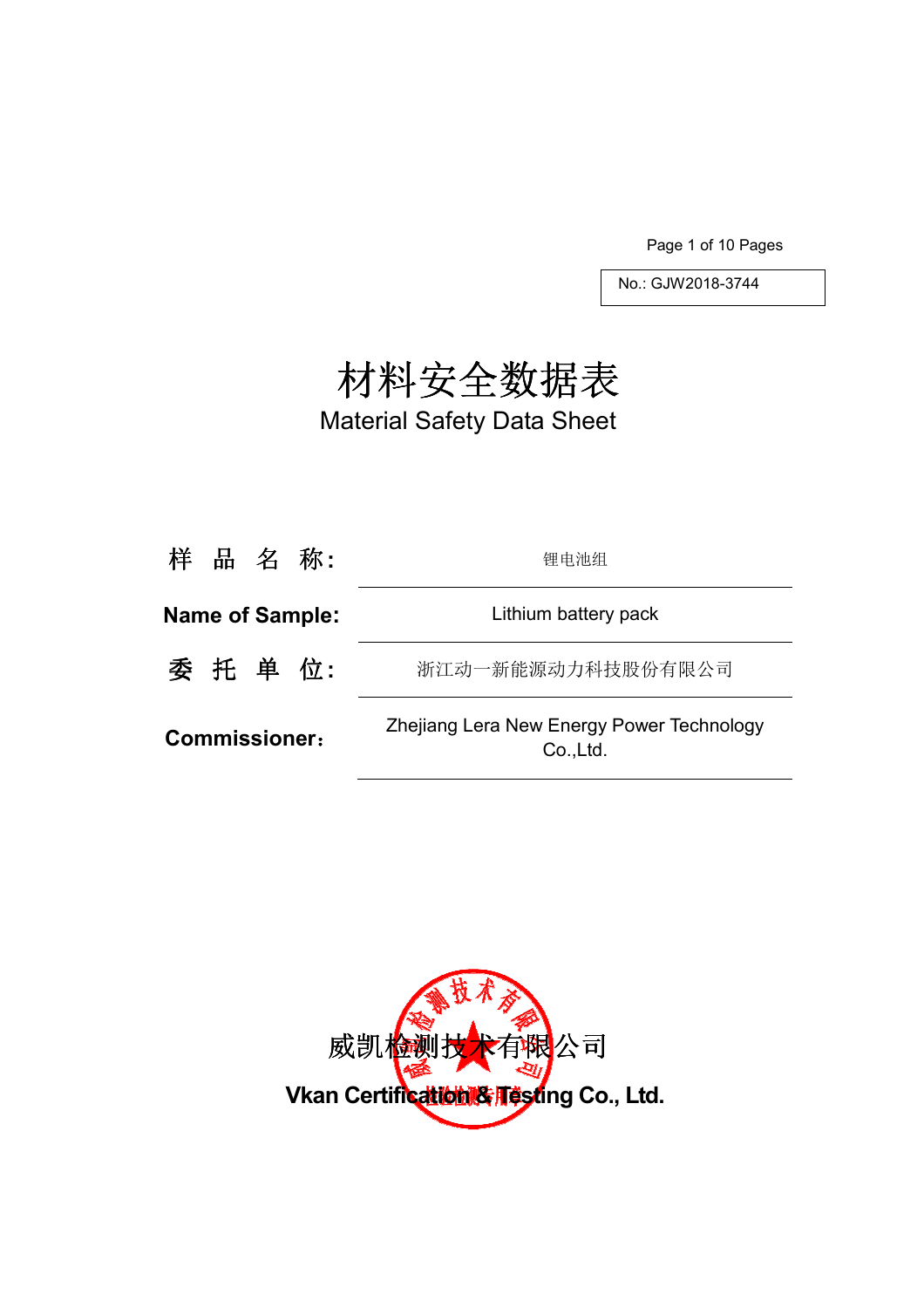## 材料安全数据表

## Material Safety Data Sheet

| 1. 化学品及企业标识                                        |                                                              |  |  |  |
|----------------------------------------------------|--------------------------------------------------------------|--|--|--|
| <b>CHEMICAL PRODUCT AND COMPANY IDENTIFICATION</b> |                                                              |  |  |  |
| 样品名称                                               | 锂电池组                                                         |  |  |  |
| Name of goods                                      | Lithium battery pack                                         |  |  |  |
| 样品型号                                               | BT 550 Li 48                                                 |  |  |  |
| Type/Mode                                          | 48V 5.0Ah 240Wh                                              |  |  |  |
| 委托单位                                               | 浙江动一新能源动力科技股份有限公司                                            |  |  |  |
| Commissioned by                                    | Zhejiang Lera New Energy Power Technology Co., Ltd.          |  |  |  |
| 委托单位地址                                             | 浙江省宁波市奉化区龙潭村龙潭路 398号                                         |  |  |  |
| <b>Commissioner address</b>                        | No. 398 Longtan Road, Longtan Village, Fenghua City, Ningbo, |  |  |  |
|                                                    | China                                                        |  |  |  |
| 生产单位                                               | 浙江动一新能源动力科技股份有限公司                                            |  |  |  |
| Manufacturer                                       | Zhejiang Lera New Energy Power Technology Co., Ltd.          |  |  |  |
| 生产单位地址                                             | 浙江省宁波市奉化区龙潭村龙潭路 398号                                         |  |  |  |
| Manufacturer address                               | No. 398 Longtan Road, Longtan Village, Fenghua City, Ningbo, |  |  |  |
|                                                    | China                                                        |  |  |  |
|                                                    | EEC Directive 93/112/EC                                      |  |  |  |
| 鉴定依据                                               | 联合国《关于危险品货物运输的建议书》                                           |  |  |  |
| Inspection according to                            | UN "Recommendations on the TRANSPORT OF DANGEROUS            |  |  |  |
|                                                    | GOODS"                                                       |  |  |  |
| 应急电话                                               |                                                              |  |  |  |
| Emergency<br>telephone                             | 13566317545                                                  |  |  |  |
| call                                               |                                                              |  |  |  |
|                                                    | राष<br>接样日期: 2018-10-23<br>1期: 2018.10.26                    |  |  |  |
|                                                    |                                                              |  |  |  |

Approved by:  $\int_{\mathbb{R}}$  and  $\int_{\mathbb{R}}$  Reviewed by: the state of the Tested by: 批准: インタンタンタンタンタン 宇 はんこう こうしょう はんこうしょう せいじょう まんこうしゃ エンジョン こうしゅうしゃ こうしゅうしゃ はんこうしゃ こうしゃ こうしゃ こうしゃ こうしゃ おんこうしゃ

Wei Gushua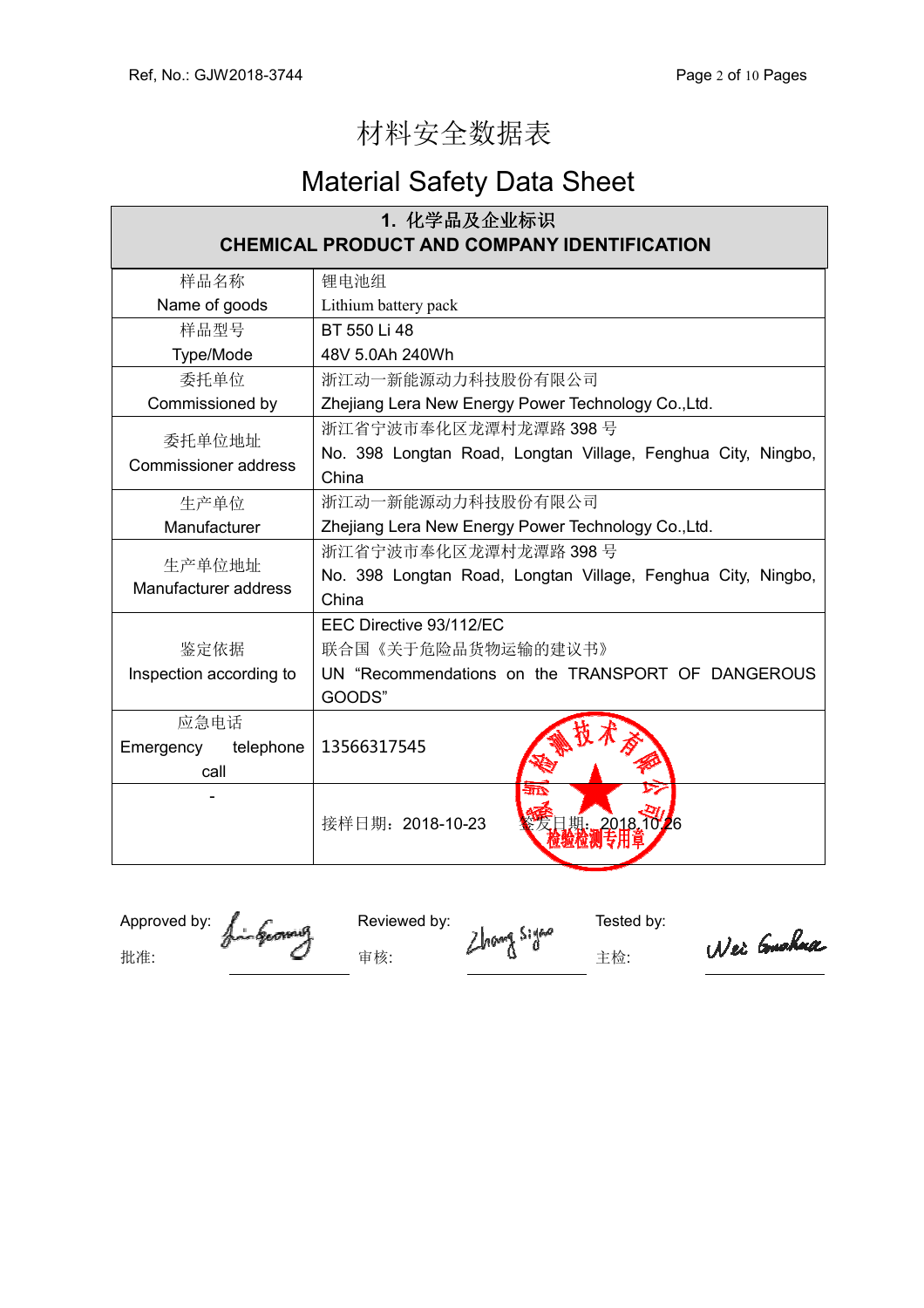| 2. 成分/组成信息<br><b>COMPOSITION INFORMATION</b>     |                                |                         |                     |  |  |
|--------------------------------------------------|--------------------------------|-------------------------|---------------------|--|--|
| 化学成分<br><b>Chemical Composition</b>              | 化学式<br><b>Chemical Formula</b> | CAS 号<br><b>CAS No.</b> | 重量百分比<br>Weight (%) |  |  |
| 钴酸锂 /Lithium cobalt oxide                        | LiCoO <sub>2</sub>             | 12190-79-3              | 20-50               |  |  |
| 导电炭黑/ Carbon black                               | $\mathsf{C}$                   | 1333-86-4               | 5                   |  |  |
| 聚偏氟乙烯/Polyvinylidene<br>fluoride                 | $(C_2H_2F_2)n$                 | 24937-79-9              | $<$ 1               |  |  |
| 石墨/ Graphite                                     | $\mathcal{C}$                  | 7782-42-5               | $10 - 30$           |  |  |
| 六氟磷酸锂/Lithium<br>hexafluorophosphate             | LiPF <sub>6</sub>              | 21324-40-3              | $0.05 - 5$          |  |  |
| 铜/Copper                                         | Cu                             | 7440-50-8               | $3 - 15$            |  |  |
| 铝/ Aluminium                                     | Al                             | 7429-90-5               | $2 - 10$            |  |  |
| 钢、镍和惰性组分/ Steel, Nickel,<br>and inert components | I                              | $\prime$                | <b>Balance</b>      |  |  |
| 铅<br>lead                                        | Pb                             | 7439-92-1               | 无<br>Not Detected   |  |  |
| 镉<br>cadmium                                     | Cd                             | 7440-43-9               | 无<br>Not Detected   |  |  |
| 汞<br>mercury                                     | Hg                             | 7439-97-6               | 无<br>Not Detected   |  |  |

| 3. 危险性概述<br><b>Hazards Identification</b> |                                                                                    |  |  |  |
|-------------------------------------------|------------------------------------------------------------------------------------|--|--|--|
| 爆炸危险性                                     | 该物品不属于爆炸危险品                                                                        |  |  |  |
| Explosive risk                            | This article does not belong to the explosion dangerous goods                      |  |  |  |
| 易燃危险性                                     | 该物品不属于易燃危险品                                                                        |  |  |  |
| Flammable risk                            | This article does not belong to the flammable material                             |  |  |  |
| 氧化危险性<br>Oxidation risk                   | 该物品不属于氧化危险品<br>This article does not belong to the oxidation of dangerous<br>goods |  |  |  |
| 毒害危险性                                     | 该物品不属于毒害危险品                                                                        |  |  |  |
| <b>Toxic risk</b>                         | This article does not belong to the toxic dangerous goods                          |  |  |  |
| 放射危险性                                     | 该物品不属于放射危险品                                                                        |  |  |  |
| Radioactive risk                          | This article does not belong to the radiation of dangerous goods                   |  |  |  |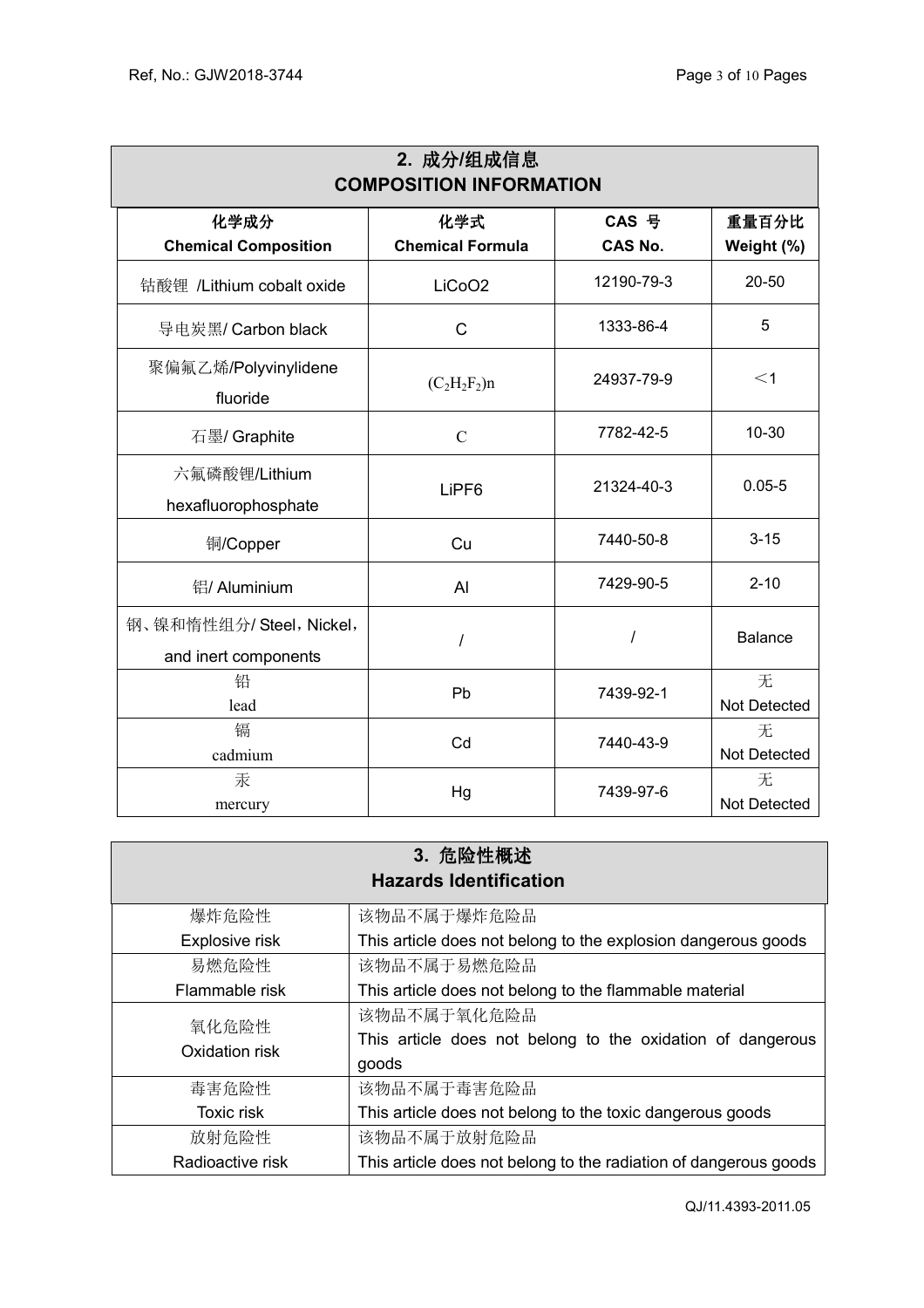| 腐蚀危险性<br>Mordant risk     | 该物品不属于腐蚀危险品                                                       |  |
|---------------------------|-------------------------------------------------------------------|--|
|                           | This article does not belong to the corrosion of dangerous        |  |
|                           | goods                                                             |  |
| 其他危险性<br>other risk       | 该物品为锂电池组,瓦时率 240Wh, 属于第九类危险品                                      |  |
|                           | This article is Lithium battery pack, Watt hour rate 240Wh, which |  |
|                           | belong to the Class 9 dangerous goods                             |  |
| 4. 急救措施                   |                                                                   |  |
| <b>First aid measures</b> |                                                                   |  |

## 眼睛:

万一接触,立即用大量的清水冲洗至少 15 分钟,翻起上下眼睑,直到化学的残留物消失为止, 迅速就医。

## **Eye**

Flush eyes with plenty of water for at least 15 minutes, occasionally lifting the upper and lower eyelids. Get medical aid.

#### 皮肤:

万一接触,用大量水冲洗至少15分钟,同时除去污染的衣物和鞋子,迅速就医。

#### **Skin**

Remove contaminated clothes and rinse skin with plenty of water or shower for 15 minutes. G et medical aid.

## 吸入:

立即从暴露处移至空气清新处,如果呼吸困难给予输氧,立即就医。

#### **Inhalation**

Remove from exposure and move to fresh air immediately. Use oxygen if available.

## 食入:

饮用两杯牛奶或水。如果当事人仍然清晰可以采取催吐的方法,并且立即就医。

#### **Ingestion**

Give at least 2 glasses of milk or water. Induce vomiting unless patient is unconscious. Call a physician

## **5.** 消防措施 **Fire-fighting measures**

燃点:不适用 **Flash Point:** N/A. 自燃温度:不适用 **Auto-Ignition Temperature:** N/A. 灭火介质: 大量水(降温), 二氧化碳 **Extinguishing Media: Water, CO<sub>2</sub>.** 特殊灭火程序: 自给式呼吸器 **Special Fire-Fighting Procedures**  Self-contained breathing apparatus. 异常火灾或爆炸: 当电芯暴露于过热的环境中时, 安全阀可能会打开。 **Unusual Fire and Explosion Hazards**  Cell may vent when subjected to excessive heat-exposing battery contents.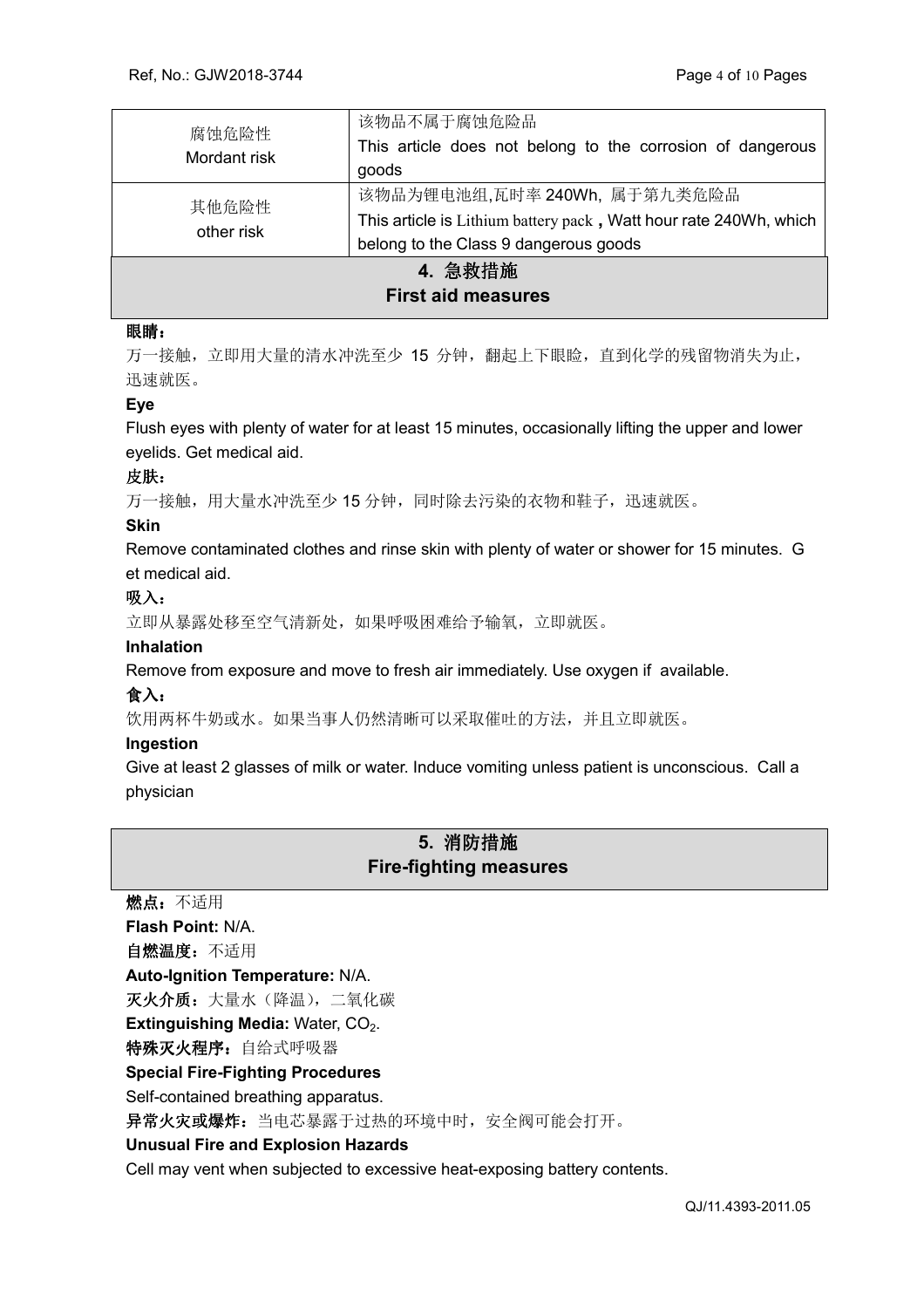## 燃烧产生的危险物品:一氧化碳,二氧化碳,锂氧化物烟气 **Hazardous Combustion Products**

Carbon monoxide, carbon dioxide, lithium oxide fumes.

## **6.** 泄露应急处理 **Accidental release measures**

## 为防止电池材料泄露或释放采取的措施

如果电池内部材料泄露,试验人员应立刻撤离试验区直到烟气消散。将通风设备打开吹散危 险性气体。用抹布擦净试验区,清除溢出的液体,将泄露电池放进塑料袋中,然后放进钢制容器。 避免皮肤和眼睛接触或吸入有害气体。

## **Steps to be Taken in case Material is Released or Spilled**

If the battery material is released, remove personnel from area until fumes dissipate. Provide maximum ventilation to clear out hazardous gases. Wipe it up with a cloth, and dispose of it in a plastic bag and put into a steel can. The preferred response is to leave the area and allow the battery to cool and vapors to dissipate. Provide maximum ventilation. Avoid skin and eye contact or inhalation of vapors. Remove spilled liquid with absorbent and incinerate.

## 废弃物处置方法

建议将电池完全放电,消耗电池内部的锂金属,并且深埋于土壤中。

## **Waste Disposal Method**

It is recommended to discharge the battery to the end, to use up the metal lithium inside the battery, and to bury the discharged battery in soil..

## **7.** 操作处置和储存 **Handling and storage**

禁止打开、毁坏或焚烧电池,因为电池有可能在这些处理过程中发生爆炸、破裂或泄露等事故。 禁止将电池短路、过充、强制放电或扔入火中。禁止挤压刺穿电池或将电池浸入溶液中。

The battery should not be opened, destroyed or incinerate, since they may leak or rupture and release to the environment the ingredients that they contain in the hermetically sealed container. Do not short circuit terminals, or over charge the battery, forced over-discharge, throw to fire. Do not crush or puncture the battery, or immerse in liquids.

## 操作处置和储存中的防范措施

禁止物理或电滥用,禁止高温储存,最好将电池储存在阴凉、干燥、通风等温度变化较小的环境 中。禁止将电池接触加热设备或将电池直接暴露与阳光中。

## **Precautions to be taken in handling and storing**

Avoid mechanical or electrical abuse. Storage preferably in cool, dry and ventilated area, which is subject to little temperature change. Storage at high temperatures should be avoided. Do not place the battery near heating equipment, nor expose to direct sunlight for long periods.

## 其他要注意的防范措施

拆解、挤压、直接放入火中或高温条件下,电池可能发生爆炸和燃烧。禁止短接或将电池正负极 错误的安装在设备中。

## **Other Precautions**

The battery may explode or cause burns, if disassembled, crushed or exposed to fire or high temperatures. Do not short or install with incorrect polarity.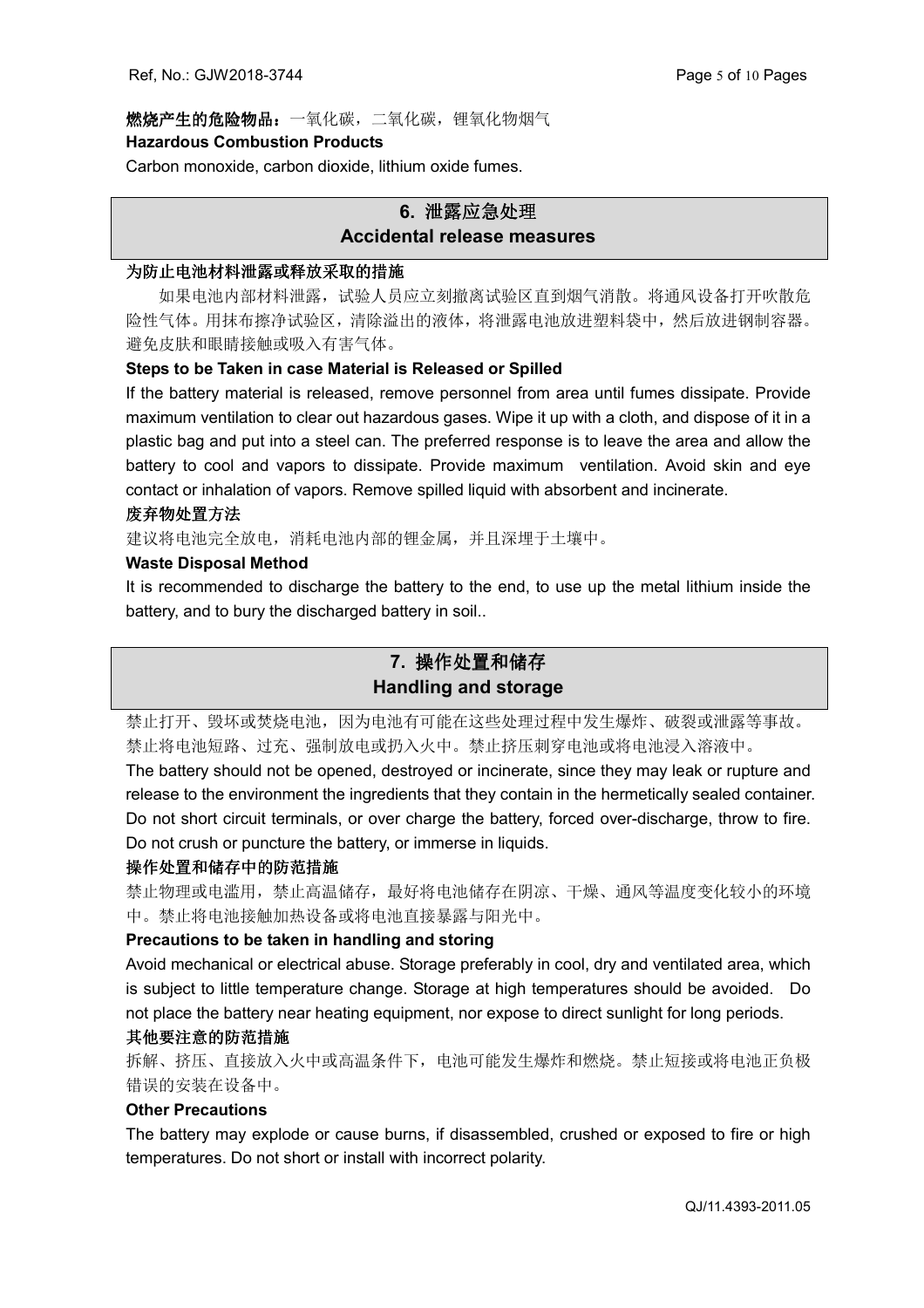## **8.** 接触控制**/**个人防护 **Exposure controls/personal protection**

#### 呼吸防护:

当电池排气阀打开时,应尽量使通风设备开至最大,避免将打开排气阀的电芯局限在某一狭窄空 间内。正常操作条件下,呼吸保护是不必要的。

#### **Respiratory Protection**

In case of battery venting, provide as much ventilation as possible. Avoid confined areas with venting cell cores. Respiratory Protection is not necessary under conditions of normal use.

#### 通风条件

正常使用条件下不需要。

## **Ventilation**

Not necessary under conditions of normal use.

#### 防护手套

正常使用条件下不需要。

#### **Protective Gloves**

Not necessary under conditions of normal use.

#### 其他防护服装或设备

正常使用条件下不需要。

#### **Other Protective Clothing or Equipment**

Not necessary under conditions of normal use.

#### 电池开阀试验时应做好个人防护

呼吸防护,防护手套,防护服装和有护边的安全玻璃罩都是要准备的。

#### **Personal Protection is recommended for venting battery**

Respiratory Protection, Protective Gloves, Protective Clothing and safety glass with side shields.

## **9.** 物理和化学特性 **Physical and chemical properties**

气味: 泄漏时,有醚的气味。

**Odour:** If leaking, smells of medical ether.

酸碱度:不适用

**pH:** Not applicable as supplied.

燃点: 除单个电芯暴露试验外其他不适用。

**Flash Point:** Not applicable unless individual components exposed.

可燃性: 除单个电芯暴露试验外其他不适用。

**Flammability:** Not applicable unless individual components exposed.

相对密度:除单个电芯暴露试验外其他不适用。

**Relative density:** Not applicable unless individual components exposed

溶解性(水溶性):除单个电芯暴露试验外其他不适用。

**Solubility (water):** Not applicable unless individual components exposed

溶解性(其他):除单个电芯暴露试验外其他不适用。

**Solubility (other):** Not applicable unless individual components exposed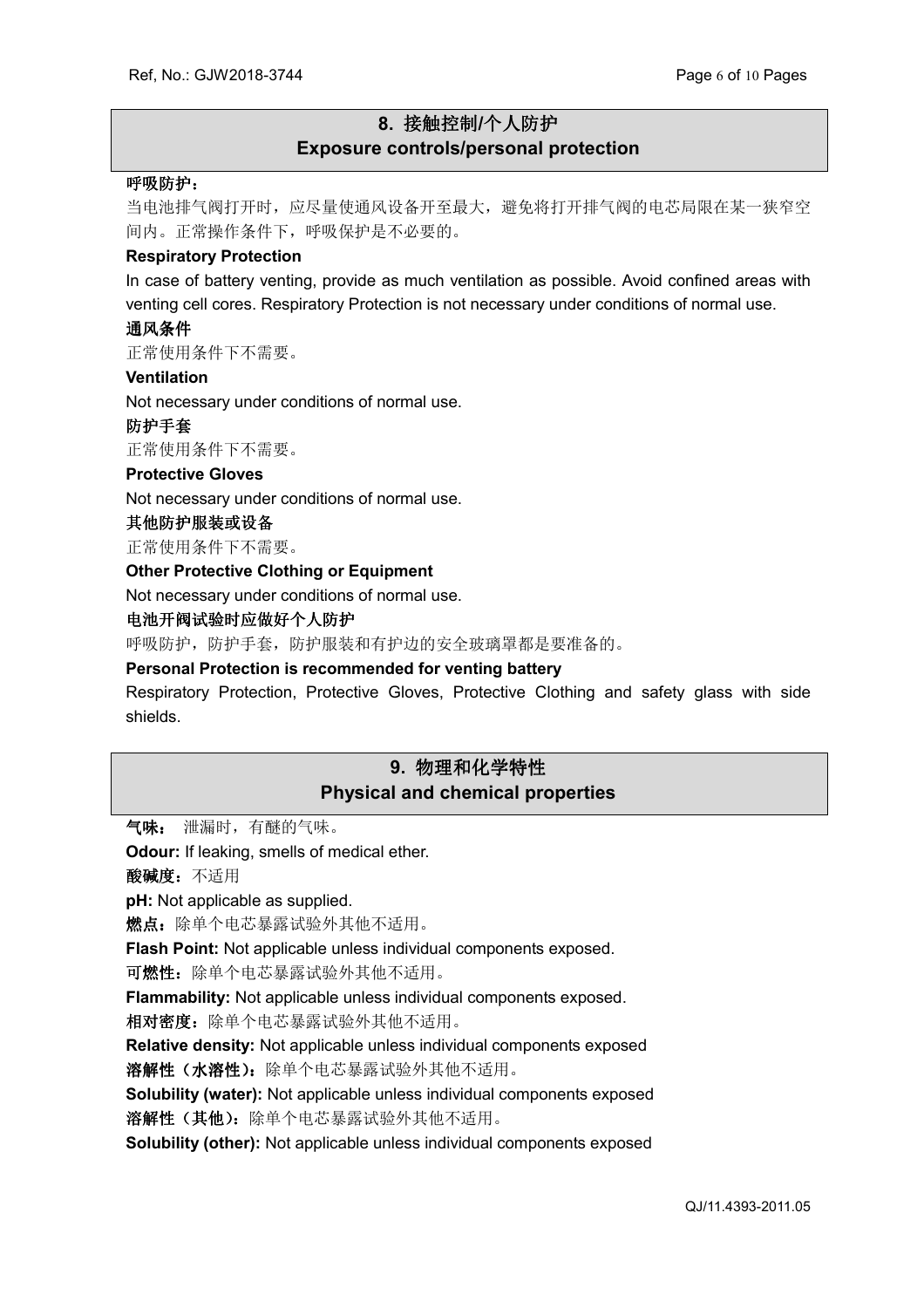## **10.** 稳定性和反应活性 **Stability and reactivity**

稳定性:产品在第 7 节所述的条件下稳定。

**Stability:** Product is stable under conditions described in Section 7.

应避免的条件:加热 70°C 以上或焚烧。变形。毁坏。粉碎。拆卸。过充电。短路。长时间暴露 在潮湿的条件下。

**Conditions to Avoid :** Heat above 70°C or incinerate. Deform. Mutilate. Crush. Disassemble. Overcharge. Short circuit. Expose over a long period to humid conditions.

应避免的材料:氧化剂,碱,水。

**Materials to avoid:** Oxidising agents, alkalis, water.

危险分解物:有毒烟雾,并可能形成过氧化物。

**Hazardous Decomposition Products :** Toxic Fumes, and may form peroxides.

聚合危害:不适用

**Hazardous Polymerization :** N/A.

如果发生泄露,避免与强氧化剂,无机酸,强碱,卤代烃接触。

If leaked, forbidden to contact with strong oxidizers, mineral acids, strong alkalies, halogenated hydrocarbons.

## **11.** 毒理学资料

Toxicological information

标志及症状: 无, 除非电池破裂。

**Signs & symptoms:** None, unless battery ruptures.

内部物质暴露的情况下,蒸汽烟雾可能对眼睛和皮肤的刺激性。

In the event of exposure to internal contents, vapour fumes may be very irritating to the eyes and skin.

吸入: 对肺有刺激性。

**Inhalation:** Lung irritant.

皮肤接触: 对皮肤刺激性。 **Skin contact:** Skin irritant.

眼睛接触: 对眼睛有刺激性。

**Eye contact:** Eye irritant

食入:吞下中毒。

**Ingestion:** Poisoning if swallowed..

下列情况下健康状况会恶化:万一发生与电池内部材料接触的事故,轻微或严重的刺激,都可能 使皮肤出现干燥和灼烧的感觉,并且损坏靶器官(肝脏,肾脏)的神经。

Medical conditions generally aggravated by exposure: In the event of exposure to internal contents, moderate to server irritation, burning and dryness of the skin may occur, Target organs nerves, liver and kidneys.

## **12.** 生态学资料  **Ecological information**

对哺乳动物的影响:目前未知。 **Mammalian effects:** None known at present. 生态毒性:目前未知。 **Eco-toxicity:** None known at present.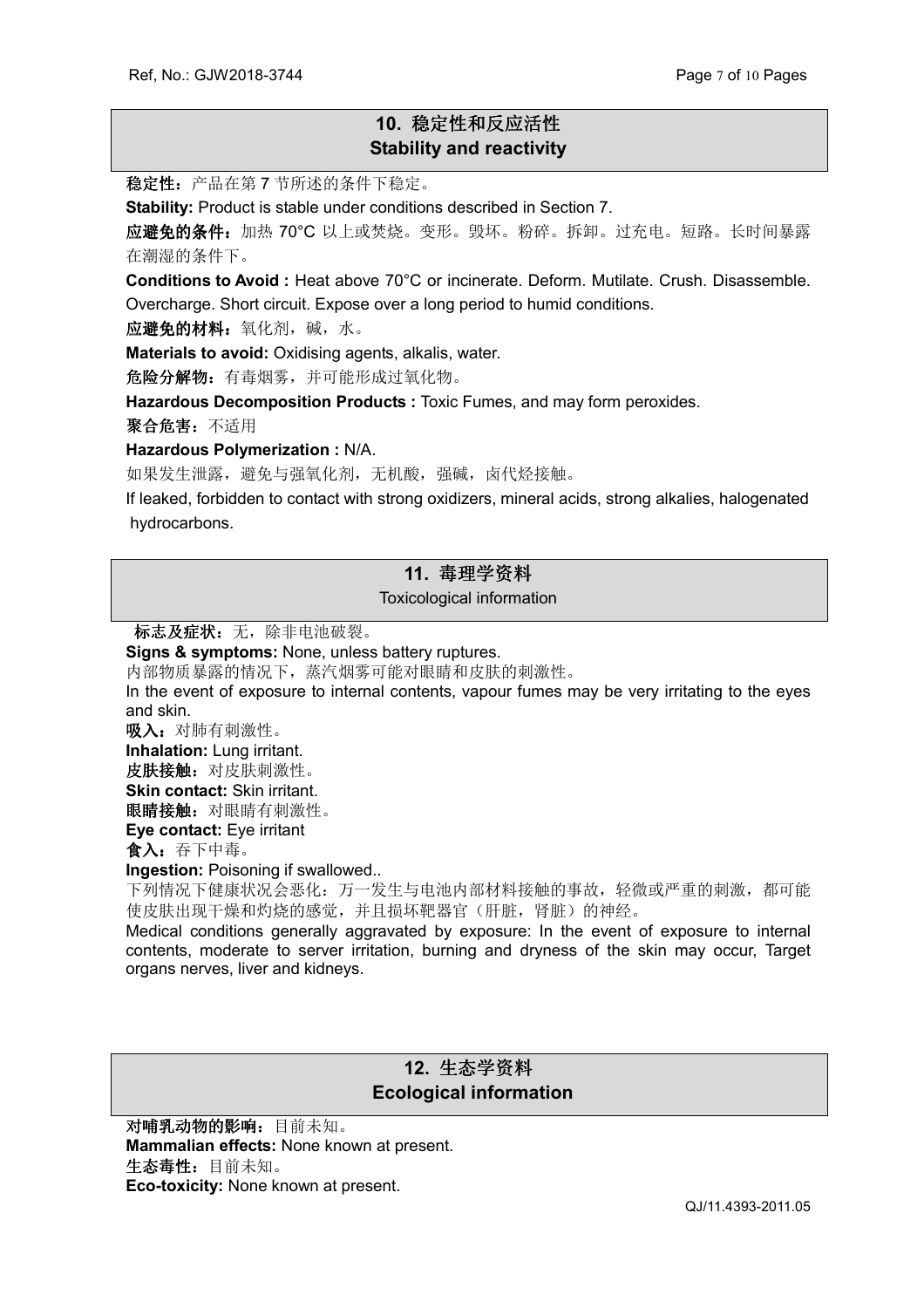生物体内积累:慢慢地生物降解。 **Bioaccumulation potential:** Slowly Bio-degradable. 环境危害: 目前没有已知的环境危害。 **Environmental fate:** None known environmental hazards at present.

## **13.** 废弃处置 **Disposal consideration**

不要焚烧,或使电池温度超过 70°C,这种滥用可导致泄漏和/或电池爆炸。按照相应的地方性法 规处理。

Do not incinerate, or subject cells to temperature in excess of 70°C, Such abuse can result in loss of seal leakage, and/or cell explosion. Dispose of in accordance with appropriate local regulations.

## **14.** 运输信息 **Transport information**

运输标签: 第九类危险品标签, 仅限货机标签 **Label for conveyance:** Class 9—Lithium Battery Hazard Label, Cargo Aircraft Only Label **UN** 编号: UN3481, UN3480 **UN Number:** UN3481, UN3480 包装级别:II or N/A **Packaging Group:** II or N/A **EmS** 编号:F-A ,S-I **EmS No:** F-A ,S-I 海洋污染物: 无 **Marine pollutant:** No 正确的装运名称: 单独运输: 锂离子电池(包括锂离子聚合物电池);

伴随设备运输:与设备包装在一起的锂离子电池(包括锂离子聚合物电池);

安装设备上运输:安装在设备中的锂离子电池(包括锂离子聚合物电池).

#### **Proper Shipping name:**

Separate transport : Lithium ion batteries (Including lithium ion polymer batteries);

Packed with equipment : Lithium ion batteries packed with equipment (Including lithium ion polymer batteries);

Contained in equipment : Lithium ion batteries contained in equipment (Including lithium ion polymer batteries).

危害分类: 货物应遵守 IATA 第 59 版 DGR 手册包装说明 965~967 规定 (2018 年版) 和包装导 则 P903 海运危险货物规则 (Amdt. 38-16) 2016 版要求, 应该通过 UN38.3 测试手册要求。

**Hazard Classification:** The goods shall be complied with the requirements of Packing Instructions 965~967 of 59th DGR Manual of IATA (2018 edition) or Packing Instruction 903 of IMDG CODE (Amdt. 38-16) 2016 Edition. It also should pass the UN38.3 test.

## **15.** 法规信息 **Regulation information**

法律信息

Law information

《危险物品规则》

《Dangerous Goods Regulations》

《对危险货物运输的有关规定的建议》

《Recommendations on the Transport of Dangerous Goods Model Regulations》

《国际海运危险货物规则》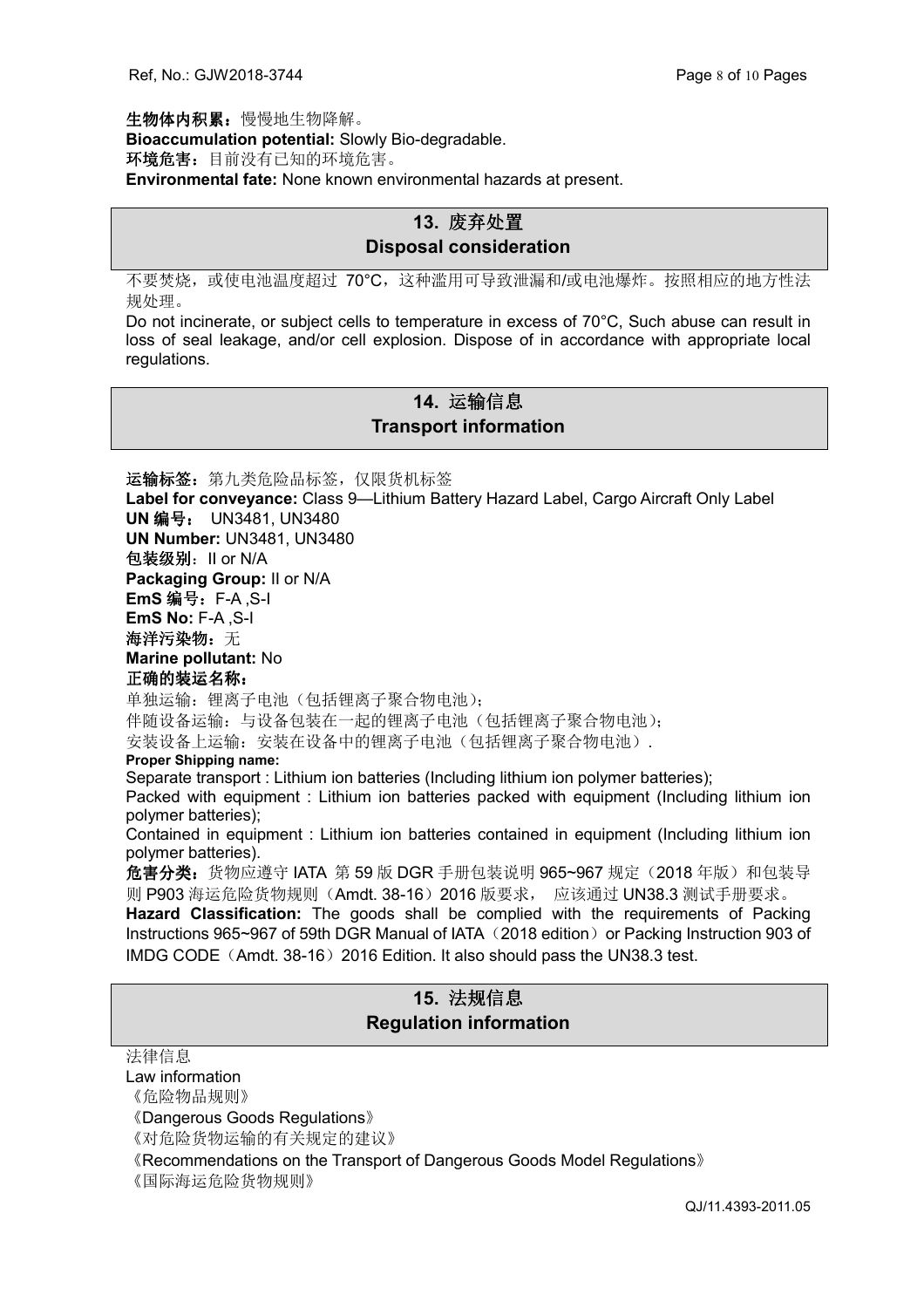《International Maritime Dangerous Goods》 《危险品安全运输技术指令》 《Technical Instructions for the Safe Transport of Dangerous Goods》 《危险货物分类和品名编号》 《Classification and code of dangerous goods》 《职业安全卫生法》 《Occupational Safety and Health Act》(OSHA) 《有毒物质控制法》 《Toxic Substance Control Act》(TSCA) 《消费产品安全法》 《Consumer Product Safety Act》(CPSA) 《联邦环境污染控制法》 《Federal Environmental Pollution Control Act》(FEPCA) 《石油污染法案》 《The Oil Pollution Act》(OPA) 《超级基金修正案和再授权法案Ⅲ(302/311/312/313)》 《Superfund Amendments and Reauthorization Act TitleⅢ (302/311/312/313)》(SARA) 《资源保护及恢复法案》 《Resource Conservation and Recovery Act》(RCRA) 《安全饮用水法》 《Safety Drinking Water Act》(CWA) 《加州 65 提案》 《California Proposition 65》 《美国联邦法规》 《Code of Federal Regulations》(CFR) 根据所有联邦、州和地方法律。 In accordance with all Federal,State and local laws.

## **16.** 其他信息 **Other information**

本文件仅对由委托方(浙江动一新能源动力科技股份有限公司)提供的,并由浙江动一新能 源动力科技股份有限公司生产的电池(BT 550 Li 48)有效。该电池的成分信息由委托方提供并 承诺其完整性和准确性。用户应仔细阅读此文件,并按照正确的方法使用电池,如因电池使用不 当造成的损害或损失,威凯检测技术有限公司(CVC)不承担任何责任。

This file is only effective to the batteries (BT 550 Li 48) provided by commissioner (Zhejiang Lera New Energy Power Technology Co.,Ltd.) which manufactured by Zhejiang Lera New Energy Power Technology Co.,Ltd. The commissioner provides the composition information of batteries, and promises its integrity and accuracy. Users should read this file carefully, and use the batteries in correct method. Vkan Certification & Testing Co., Ltd. (CVC) doesn't assume responsibility for any damage or loss because of misuse of batteries.